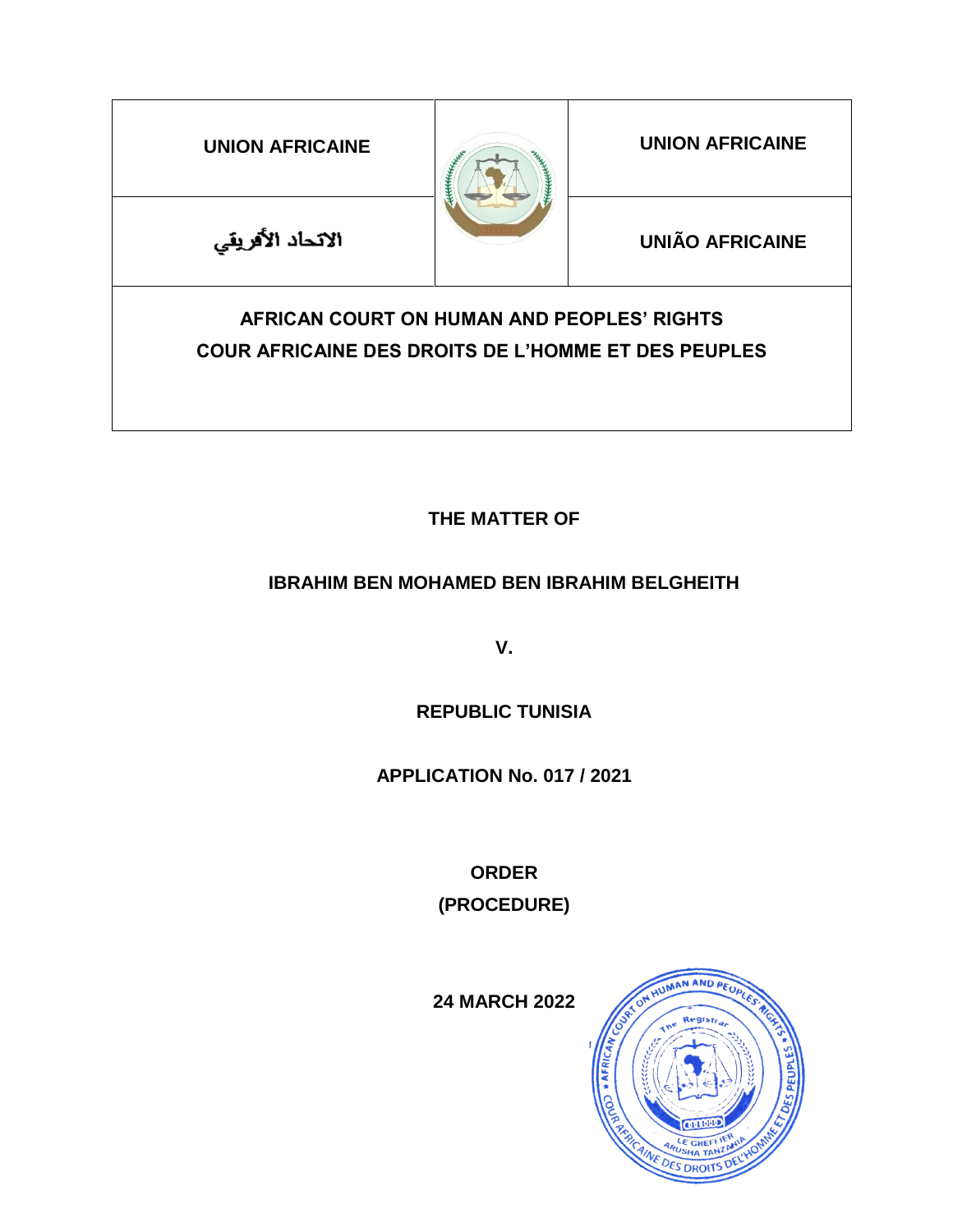**The Court, composed of**: Imani D. ABOUD, President, Blaise TCHIKAYA, Vice-President, Ben KIOKO, Suzanne MENGUE, M-Thérèse MUKAMULISA, Tujilane R. CHIZUMILA, Chafika BENSAOULA, Stella I. ANUKAM, Dumisa B. NTSEBEZA, and Modibo SACKO - Judges; and Robert ENO, Registrar.

In accordance with Article 22 of the Protocol to the African Charter on Human and Peoples' Rights on the Establishment of an African Court on Human and Peoples' Rights (hereinafter referred to as "the Protocol") and Rule  $9(2)^1$  of the Rules of Court (hereinafter referred to as "the Rules"), Judge Rafâa BEN ACHOUR, a member of the Court and a national of Tunisia, did not hear the Application.

In the Matter of

Ibrahim Ben Mohamed Ben Ibrahim BELGHEITH Advocate at the Cassation Court of Tunisia *Self-Represented*

Versus

# REPUBLIC OF TUNISIA

*Represented by:*

Ali ABESS, Head of State litigation, Ministry of State property and land affairs;

*after deliberation,*

 $\overline{\phantom{a}}$ 

*renders the following Order:*

<sup>1</sup> Rule 8(2) of the Rules of Court, 2 June 2010.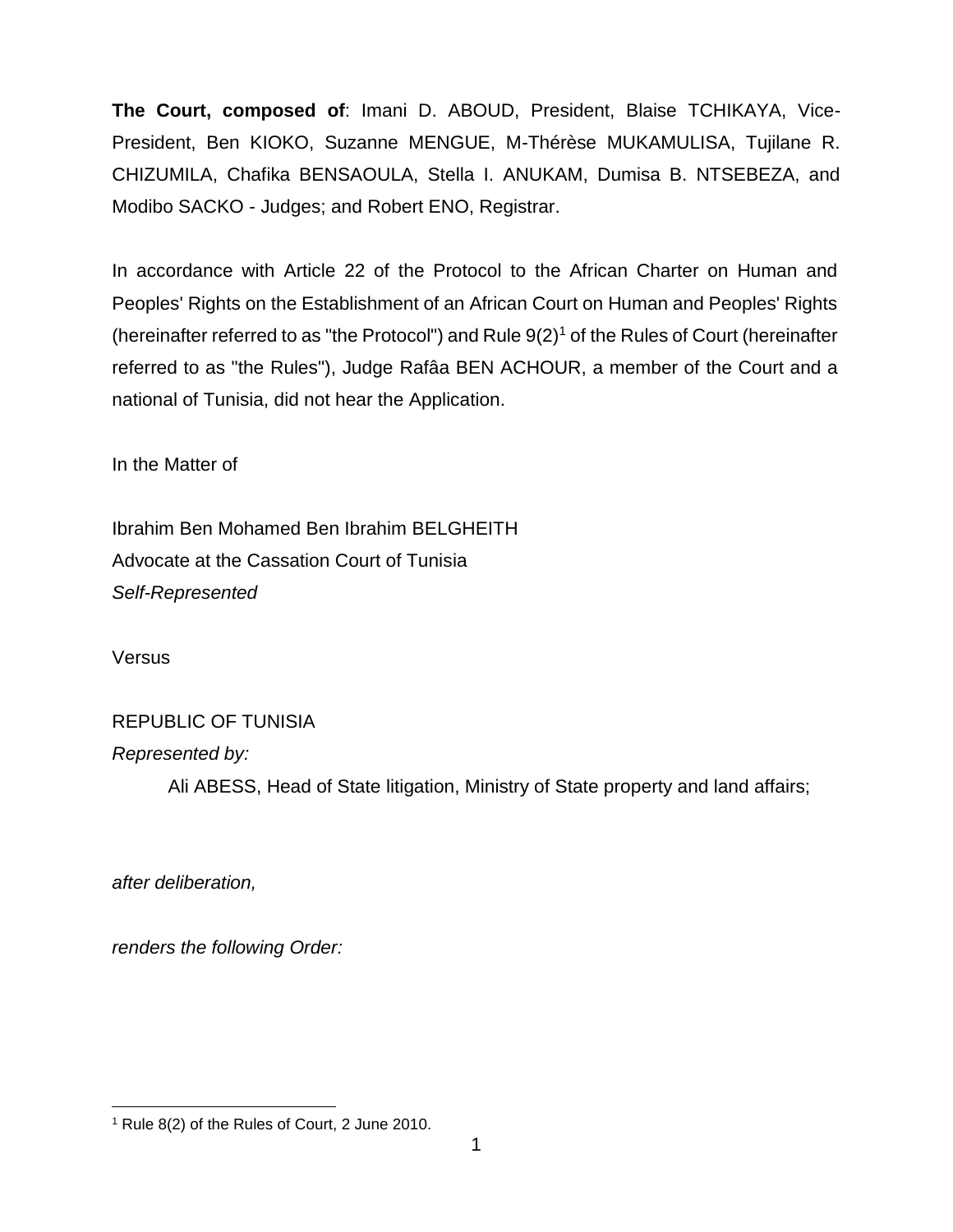## **I. THE PARTIES**

- 1. Ibrahim Ben Mohamed Ben Ibrahim Belgheith, is a national of the Republic of Tunisia (hereinafter referred to as "the Applicant") and a lawyer. He alleges the violation of his rights guaranteed under Articles 3(1), 7, 13, 20(1) of the Charter following the promulgation by the President of the Republic, of Presidential Decrees No. 80 of 29 July 2021, 109 of 24 August 2021, 117 of 22 September 2021 and 137 and 138 of 11 October 2021 on the abrogation of the Constitution.
- 2. The Application is filed against the Republic of Tunisia (hereinafter referred to as "the Respondent State"), which became a Party to the African Charter on Human and Peoples' Rights (hereinafter referred to as "the Charter") on 21 October 1986 and to the Protocol on 5 October 2007. It deposited, on 16 April 2017, with the African Union Commission, the Declaration provided for in Article 34 (6) of the Protocol by virtue of which it accepts the jurisdiction of the Court to receive applications from individuals and Non-Governmental Organisations.

### **II. SUBJECT OF THE APPLICATION**

- 3. The Applicant alleges that, the President of the Respondent State issued the following decrees to abrogate the Constitution and the democratic process and seized power illegally by virtue of:
	- Presidential Decree No. 80/2021 of 29 July 2021 suspending all powers of the Assembly of People's Representatives and lifting the parliamentary immunity of its members for a period of one month from 25 July 2021, and providing for a possible extension of the said suspension by virtue of a Presidential Decree in accordance with Article 80 of the Constitution.
	- Presidential Decree No. 109 of 24 August 2021 extending the aforementioned exceptional measures suspending the powers of the Assembly of People's Representatives and lifting the parliamentary immunity of its members until further notice.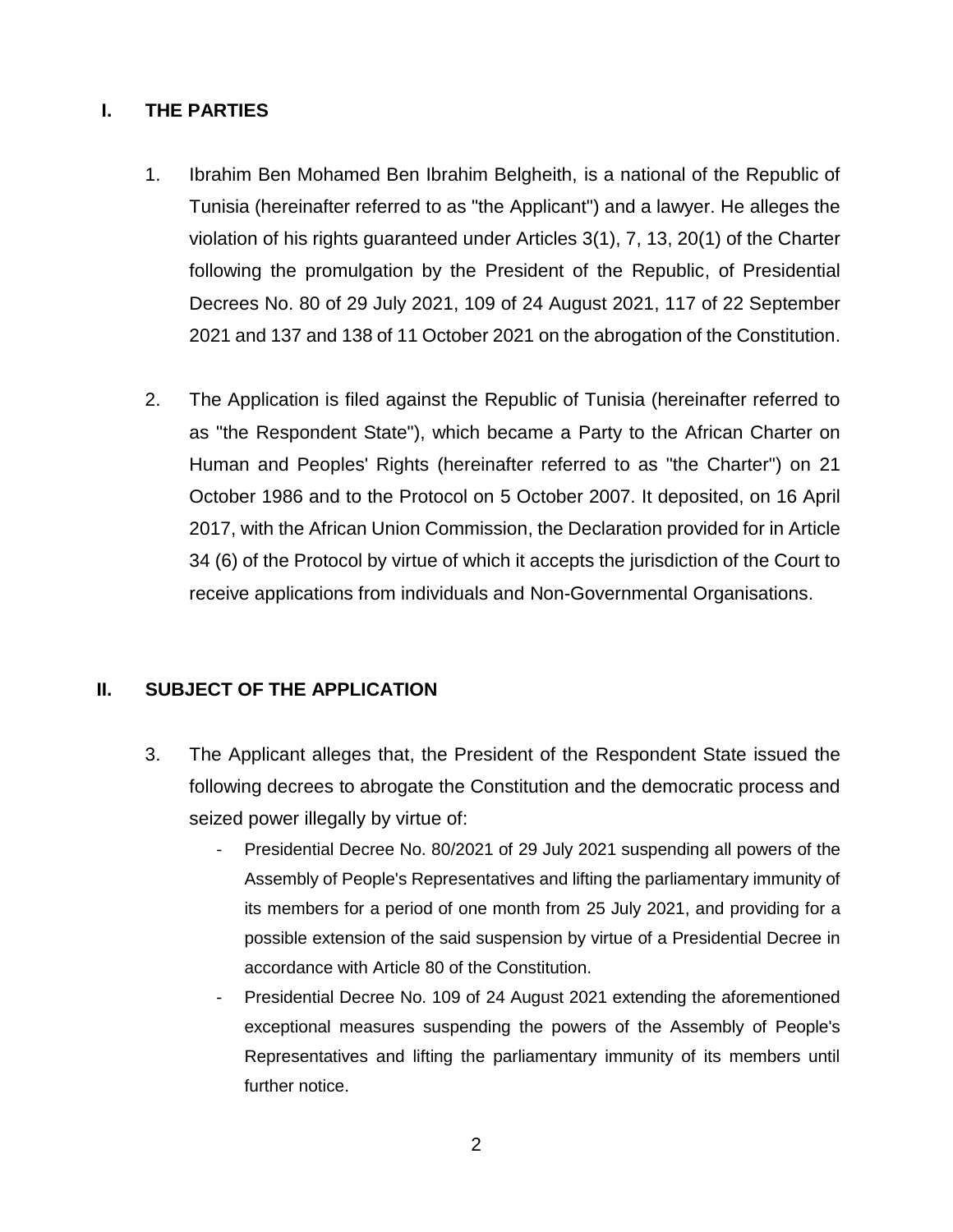- Presidential Decree No. 117 of 22 September 2021 on exceptional measures to abrogate the Constitution, with the exception of its preamble, chapters one and two, and all constitutional provisions that are not in accordance with the aforementioned Presidential Decree.
- Presidential Decrees No. 137 and 138 of 11 October 2021, enforcing the latter Decree (117 of 22 September 2021), appointing a Head of Government and members of the Government.

# **III. SUMMARY OF THE PROCEDURE BEFORE THE COURT**

- 4. The Application together with the request for provisional measures was received at the Registry on 25 October 2021.
- 5. On 10 November 2021, the Application together with the request for provisional measures were served on the Respondent State. The Respondent State was requested to file its response to the request for provisional measures within fifteen (15) days and its Response to the Application within ninety (90) days of receipt thereof.
- 6. The Respondent State did not respond to the request for provisional measures within the time given.
- 7. On 16 February 2022, the Respondent State responded on the merits of the Application, and this Response was served on the Applicant for a Reply within forty-five (45) days of receipt.

# **IV. PRAYERS OF THE PARTIES**

8. The Applicant prays the Court to declare that, by promulgating the abovementioned Decrees, the Respondent State violated his rights as a human being and the following rights of the Tunisian people: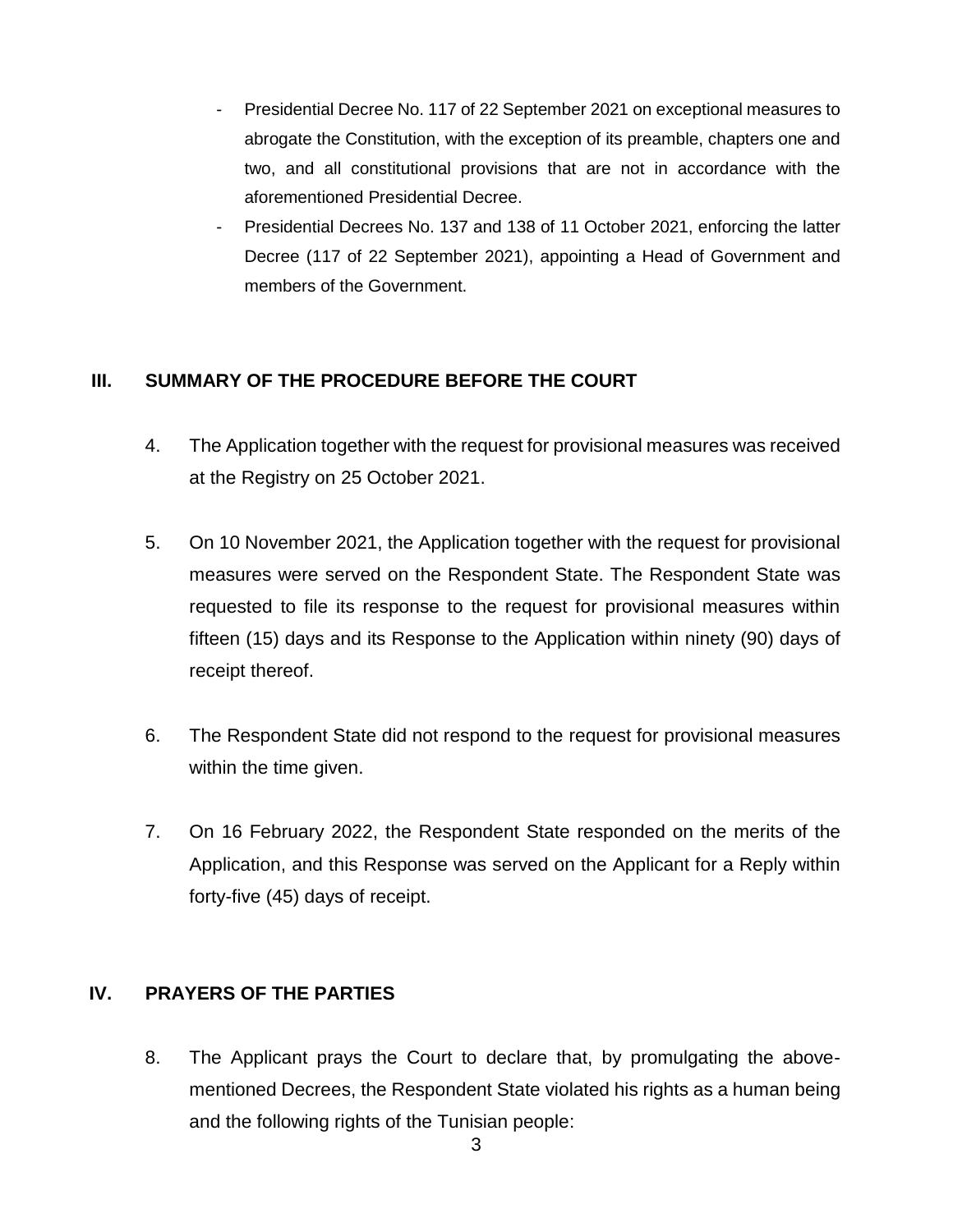- The right of the people to self-determination guaranteed under Article 20(1) of the Charter;
- The right of citizens to participate freely in the conduct of their country's affairs as guaranteed under Article 13(1) of the Charter;
- Articles 3, 2, 5, 11, 14, and of the African Charter on Democracy, Elections and Good Governance;
- Article 1 of the Charter;
- The right to have one's cause heard guaranteed under Article 7 of the Charter;
- 9. The Applicant also requests the Court to order the Respondent State to repeal all the Decrees mentioned in paragraph 3 above, to guarantee the human rights mentioned, by ordering the following measures:
	- Enactment of laws guaranteeing the supremacy of the Constitution, including expediting the establishment of the Constitutional Court and removal of all legal and political impediments to its establishment;
	- Enactment of laws to criminalise the transfer, contribution to, and support of, unconstitutional change of power;
	- Enactment of laws that engender a democratic culture among the population, especially among the youth;
	- Establishment of effective mechanisms to remedy constitutional violations, pending the establishment of the Constitutional Court, and finally, to order the Respondent State to report on the status of implementation of the stated decision and guarantees of non-repetition.
- 10. The Respondent State did not respond to the request for provisional measures.

#### **V. PROVISIONAL MEASURES REQUESTED**

11. The Applicant prays the Court to order Respondent State to take the following provisional measures:

> An end to the exceptional measures, return to constitutional legitimacy, respect of the provisions of the Constitution as a guarantee of the human rights that have been violated, and restoration of the powers and activities of the legislature.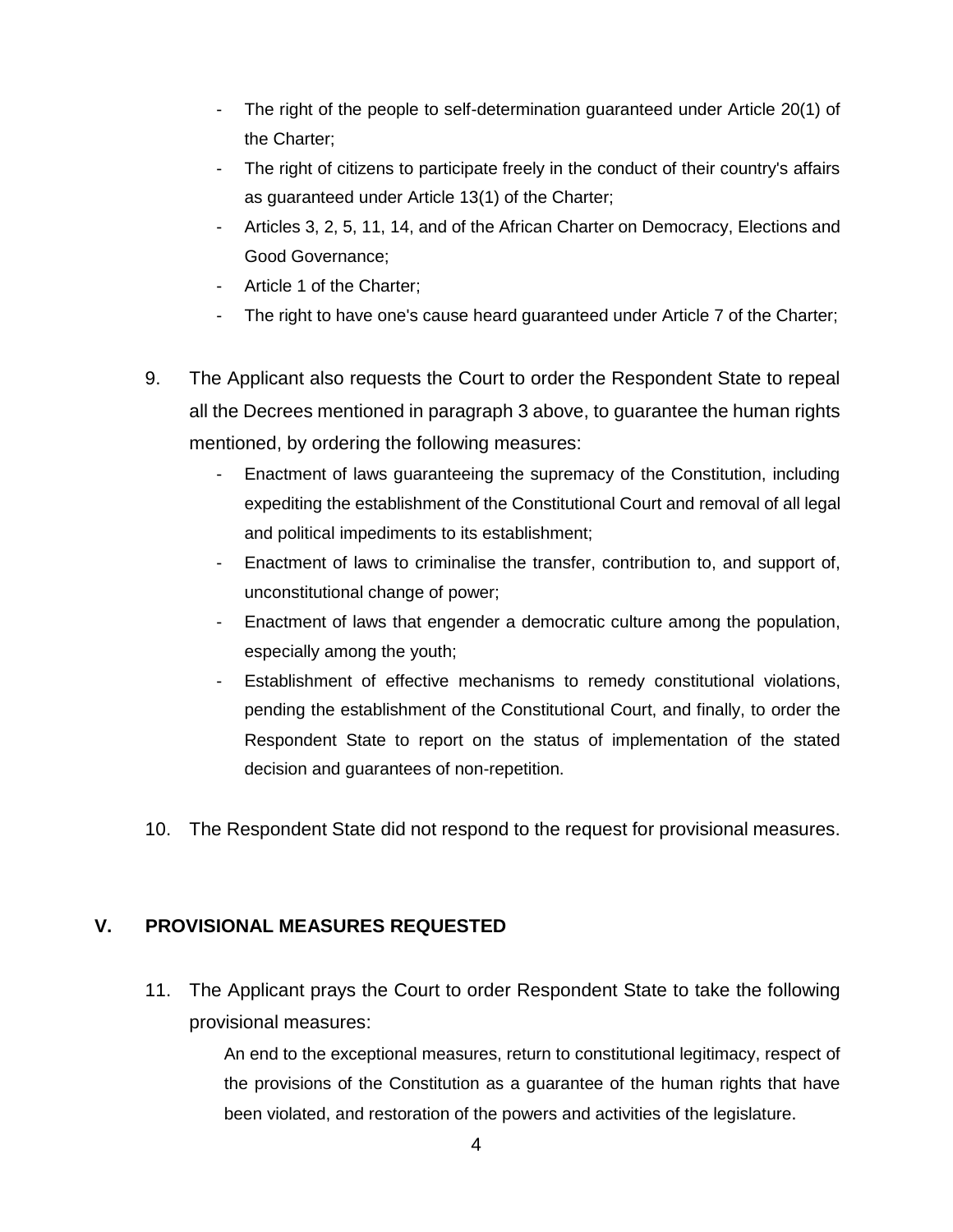- 12. The Applicant considers that the above-mentioned exceptional measures put him and the entire Tunisian people in a grave and perilous situation, and constitutes a reversal of its democratic process and constitution, grave violations of the people's right to self-determination, the right to participate in the management of the country's affairs and the rights provided for in the Charter, the two international covenants<sup>2</sup> and the African Charter on Democracy, Elections and Governance.
- 13. The Applicant further submits that, as a result, the constitutional guarantees protected by the instruments that the Court is mandated to apply and respect, have been abrogated, such that it is necessary to order provisional measures within the meaning of Article 27 of the Protocol.
- 14. The Applicant contends that the capture and continued exercise of power by one person may result in a *fait accompli* that is difficult to surmount over time, thereby creating a state of uncertainty (imminent danger) in addition to creating the required conditions of peril, which have already begun with the international isolation of Tunisia. This is what caused the bankruptcy of the country, the deterioration of its credit rating and the refusal of international financial institutions to deal with illegal authorities, which will lead to a fall in the value of the Tunisian Dinar, higher debt value and the violation of the basic economic and social rights of all Tunisian citizens.

\*\*\*

15. The Court notes from the foregoing, that the measures sought are the same as those contained in the merits of the Application and may prejudge the merits of the case. Therefore, the Court will consider these requests in the context of the judgment on the merits of the case.

 $\overline{\phantom{a}}$ 

<sup>2</sup> International Covenant on Civil and Political Rights and International Covenant on Economic Social and Cultural Rights.